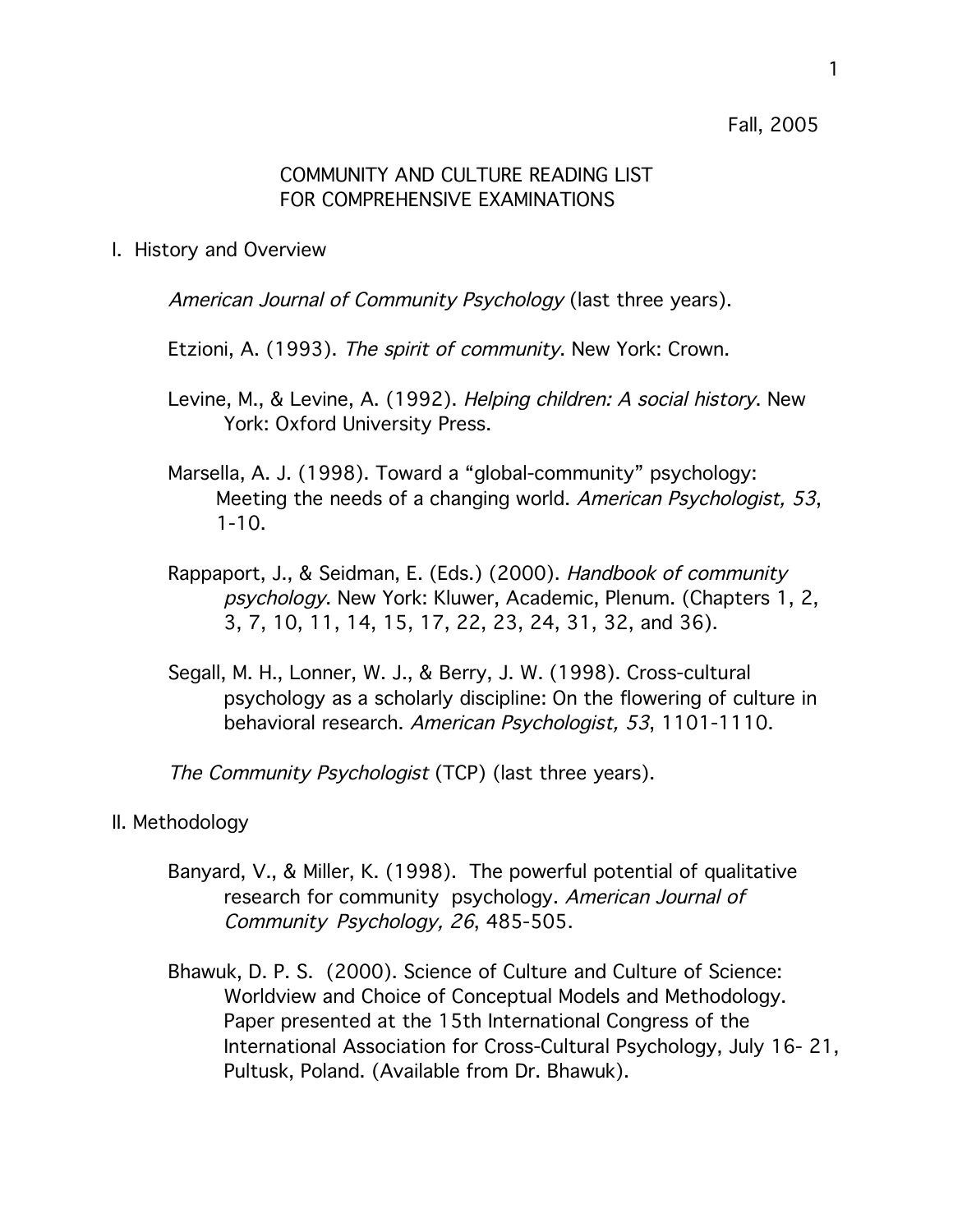- Gergen, K. J., Gulerce, A., Lock, A., & Misra, G. (1996). Psychological science in cultural context. American Psychologist, 51, 496-503.
- Greenfield, P. M. (1997). You can't take it with you: Why ability assessments don't cross cultures. American Psychologist, 52, 115-1124.
- Herr, K., & Anderson, G. L. (2004). The action research dissertation: A guide for students and faculty. Thousand Oaks, CA: Sage.
- Revenson, T. A., et al. (Eds.) (2002). *Ecological research to promote* social change: Methodological advances from community psychology. New York: Kluwer Academic/Plenum.
- Rossi, P. H., Lipsey, M. W., & Freeman, H. E. (2003). Evaluation (7th Ed.). Thousand Oaks, CA: Sage.
- Tharp, R. G., and Gallimore, R. (1982). Inquiry process in program development. Journal of Community Psychology, 10, 103-118.
- Vega, W. A. (1992). Theoretical and pragmatic implications of cultural diversity for community research. American Journal of Community Psychology, 20, 375-392.
- Wandersman, A. (Ed.) (2003). Science and community psychology [Special section]. American Journal of Community Psychology, 31, 207-242.
- Weisner, T. S. (1996). Why ethnography should be the most important method in the study of human development. In R. Jessor, A. Colby, & R. A. Shweder (Eds.), Ethnography and human development: Context and meaning in social inquiry (pp. 305-326.). Chicago: University of Chicago Press.
- III. Theory
	- Bronfenbrenner, U. (Ed.) (2004). Making human beings human: Bioecological perspectives on human development. Thousand Oaks, CA: Sage.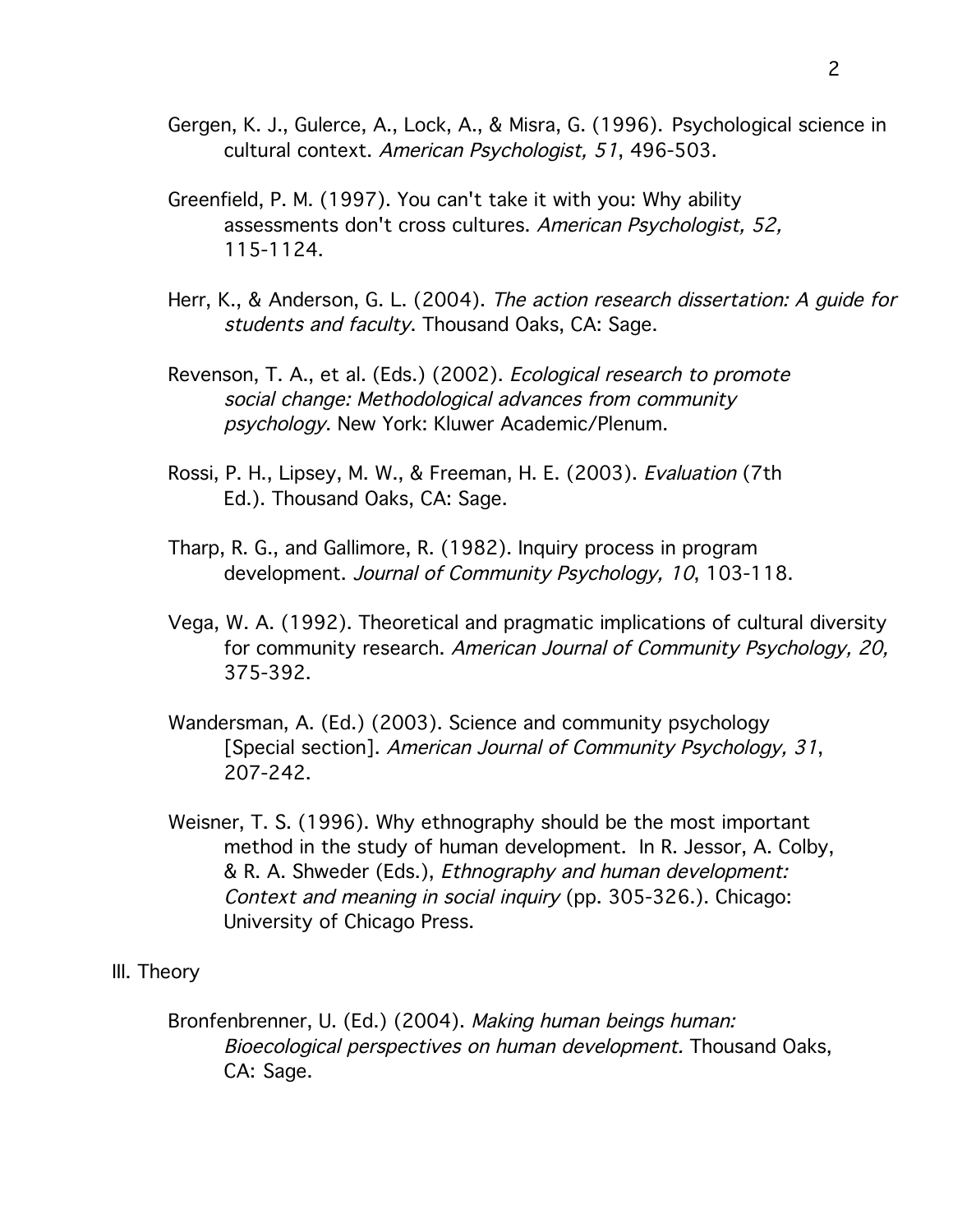- Cooper, C. R., & Denner, J. (1998). Theories linking culture and psychology: Universal and community-specific processes. Annual Review of Psychology, 49, 559-584.
- Dowrick, P. W. (1999). A review of self-modeling and related interventions. Applied and Preventive Psychology, 8, 39-54.
- Fisher, A. T., Sonn, C. C., & Bishop, B. (Eds.) (2002). Psychological sense of community: Research, applications, and implications. New York: Kluwer Academic/Plenum.
- Gallimore, R., Goldenberg, C., & Weisner, T. S. (1993). The social construction and subjective reality of activity settings: Implications for community psychology. American Journal of Community Psychology, 21, 537-559.
- O'Donnell, C. R., Tharp, R. G., & Wilson, K. (1993). Activity settings as the unit of analysis: A theoretical basis for community intervention and development. American Journal of Community Psychology, 21, 501-520.
- Shweder, R. (1995). Cultural psychology: What is it? In N. R. Goldberger & J. B. Veroff (Eds.) The culture and psychology reader (pp. 41- 86). New York: New York University Press.
- Wicker, A. W. (1987). Behavior settings reconsidered: Temporal stages, resources, internal dynamics, context. In D. Stokols & I. Altman (Eds.), Handbook of environmental psychology (pp. 613- 653). New York: Wiley.
- IV. Social Intervention and Prevention: General
	- Albee, G. W., & Gullotta, T. P. (Eds.) (1997). Primary prevention works. Thousand Oaks, CA: Sage.
	- Anderson, E. (1990). Streetwise: Race, class, and change in an urban community. Chicago: University of Chicago Press.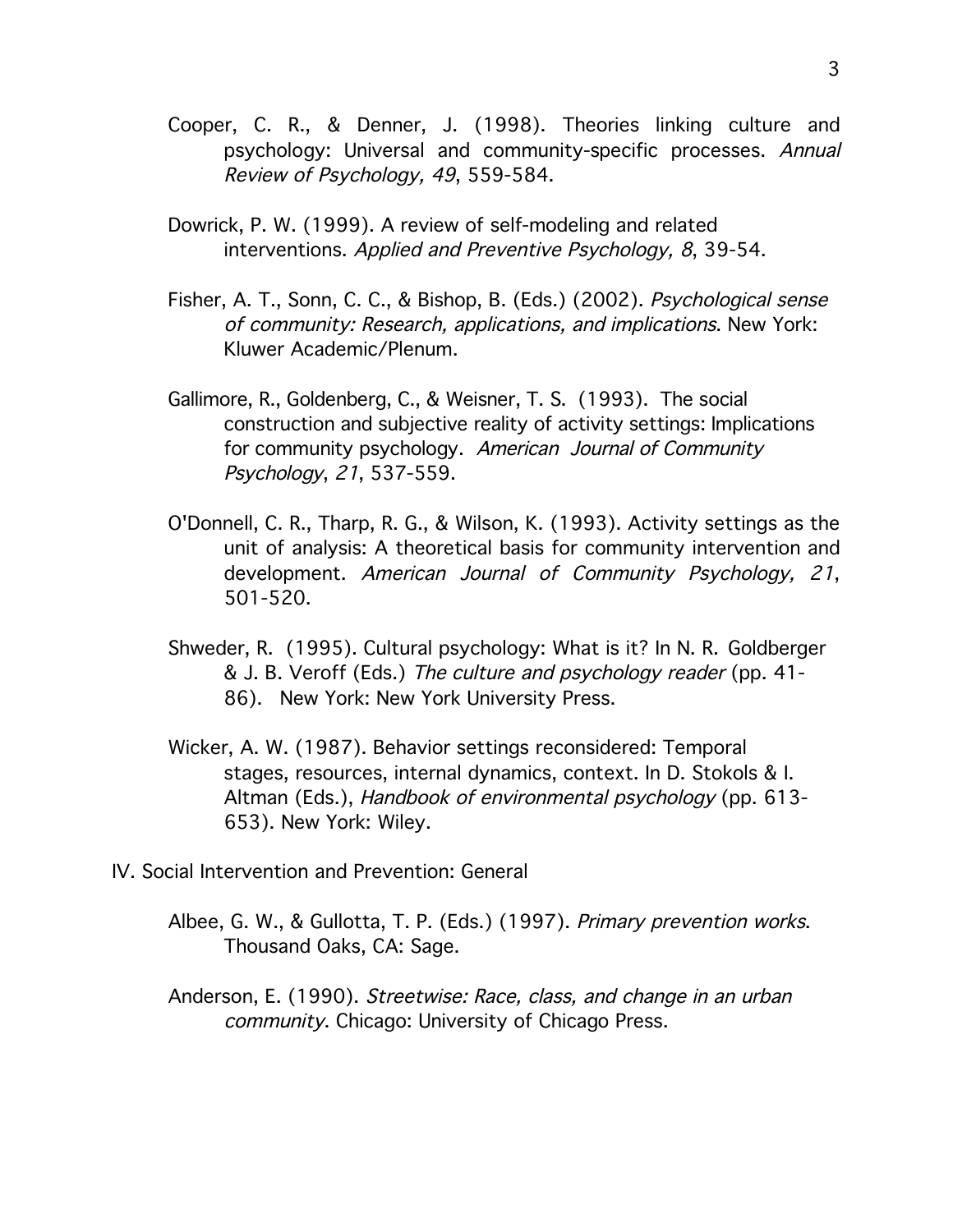- Dumas, J. E., Rollock, D., Prinz, R. J., Hops, H., & Blechman, E. A. (1999). Cultural sensitivity: Problems and solutions in applied and preventive intervention. Applied & Preventive Psychology, 8, 176- 196.
- Guarnaccia, P. J., & Rodriguez, O. (1996). Concepts of culture and their role in the development of culturally competent mental health services. Hispanic Journal of Behavioral Sciences, 18, 419-443.
- Nyden, P., Figert, A. Shibley, M., & Burrows, D. (Eds.) (1997). Building community: Social science in action. Thousand Oaks, CA: Pine Forge Press.
- O'Donnell, C. R., & Yamauchi, L. A. (Eds.) (2005). Culture and context in human behavior change: Theory, research, and applications. New York: Peter Lang.
- Schram, B. (1997). Creating small scale social programs. Thousand Oaks, CA: Sage.
- Weil, M. (Ed.) (2004). The handbook of community practice. Thousand Oaks, CA: Sage. (Chapters 1, 2, 3, 7, 9, 14, 16, 17, 18, 27, 28, 29, 33, and 34).
- V. Social Intervention and Prevention: Process
	- A. Consultation
		- Bhawuk, D. P. S., & Brislin, R. W. (2000). Cross-Cultural Training: A Review. Applied Psychology: An International Review, 49, 162- 191.
		- Bhawuk, D. P. S., Podsiadlowski, A., Graf, J., & Triandis, H. C. (2002). Corporate Strategies for Managing Diversity in the Global Workplace. In G. R. Ferris & M. R. Buckley, & D. B. Fedor, (Eds.), Human resource management: Perspectives, context, functions, and outcomes (pp. 112-145). Englewood Cliffs, NJ: Prentice-Hall.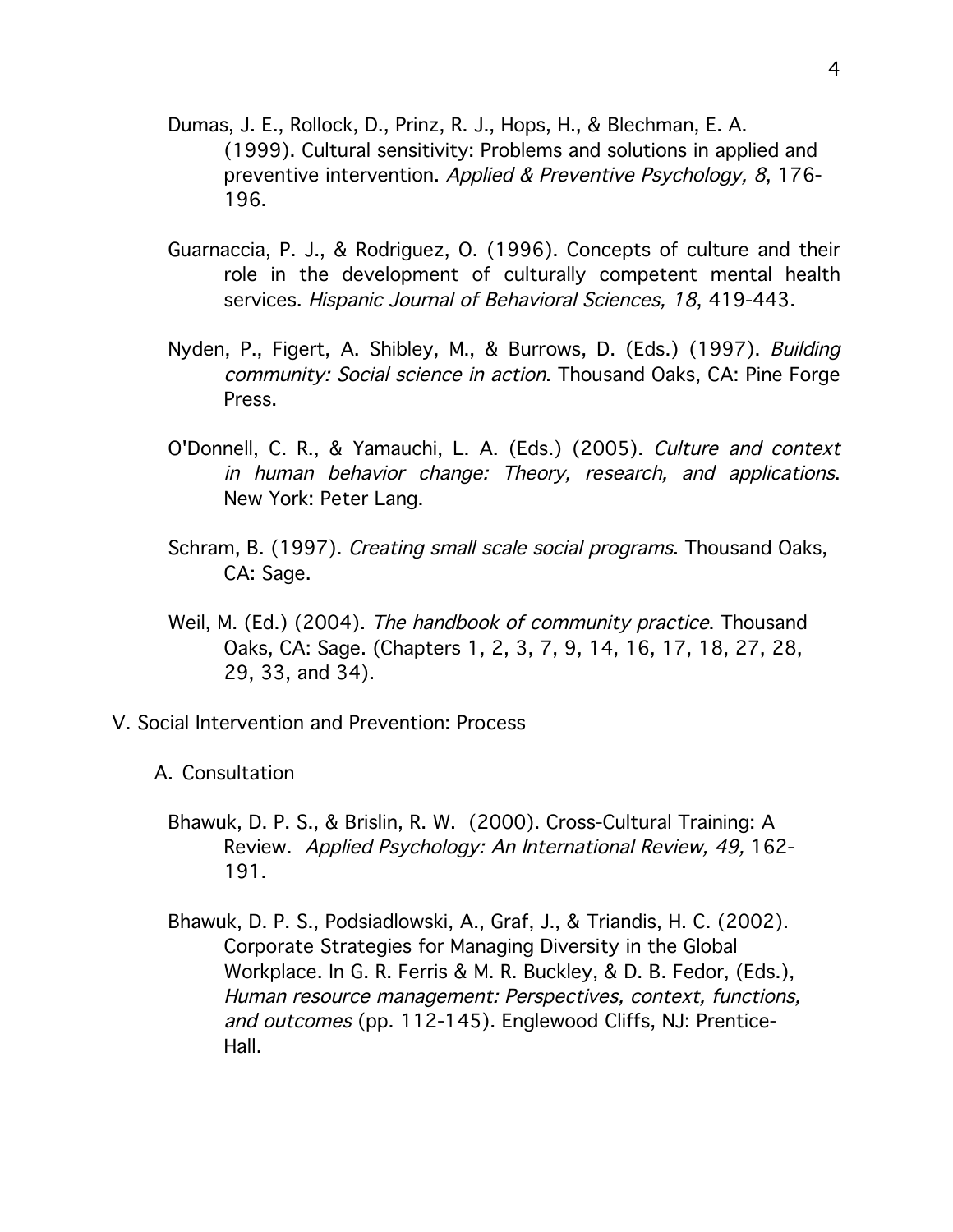- Keys, C. B. & Frank, S. (1987). Community psychology and the study of organizations: A reciprocal relationship. American Journal of Community Psychology, 15, 239-251.
- Zins, J. E. (Ed.) (1997). Community psychology: Contributions to consultation [Special issue]. Journal of Educational and Psychological Consultation, 8, (2).
- B. Empowerment
	- Fetterman, D. M., & Wandersman, A. (Eds.) (2004). *Empowerment* evaluation principles in practice. New York: Guilford Press.
	- Keys, C. B., & Dowrick, P. W. (Eds.) (2000). Disability and community [Special issue]. Journal of Prevention and Intervention in the Community. 20.
	- Rappaport, J. (1981). In praise of paradox: A social policy of empowerment over prevention. American Journal of Community Psychology, 9, 1-26.
- VI. Social Intervention and Prevention: Content
	- A. Children, Youth, and Families
		- Biglan, A., Brennan, P. A., Foster, S. L., & Holder, H. D. (2003). Helping adolescents at risk: Prevention of multiple problem behaviors. New York: Guilford Press.
		- Biglan, A., Wang, M. C., + Walberg, H. J. (Eds.) ( 2003). Preventing youth problems. New York: Kluwer Academic/Plenum.
		- Greenfield, P. M., Keller, H., Fuligni, A., & Maynard, A. E., (2003). Culture and cognitive development. Annual Review of Psychology, 54, 461-490.
		- Greenfield, P. M., Maynard, A. E., & Childs, C. P. (2003). Historical change, cultural apprenticeship, and cognitive representation in Zinacantec Maya children. Cognitive Development, 18, 455-487.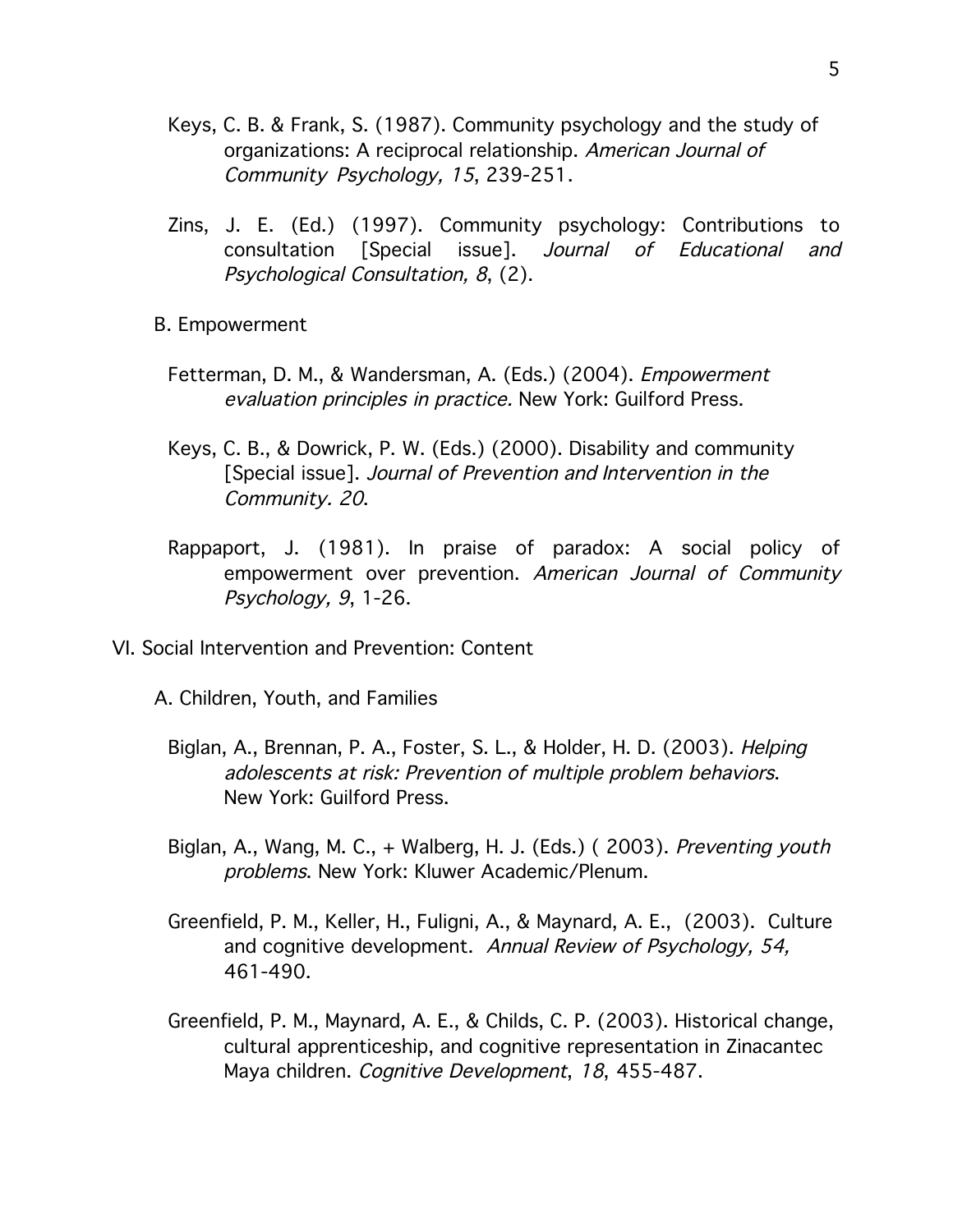- Hamilton, S. F., & Hamilton, M. A. (Eds.) (2003). The youth development handbook: Coming of age in American communities. Thousand Oaks: Sage.
- Kagitcibasi, C. (1996). Family and human development across cultures: A view from the other side. Mahwah, NJ: Lawrence Erlbaum.
- Kupersmid, J. B., & Dodge, K. A. (Eds.) (2004). Children's peer relations: From development to intervention. Washington DC: American Psychological Association.
- Maton, K. I., Schellenbach, C. J., Leadbeater, B. J., & Solarz, A. L. (Eds.) (2004). Investing in children, youth, families, and communities: Strength-based research and policy. Washington DC: American Psychological Association.
- Maynard, A. E. (2002). Cultural teaching: The development of teaching skills in Zinacantec Maya sibling interactions. Child Development, 73, 969-982.
- Maynard, A., & Martini, M. I. (Eds.) (2005). Learning in cultural context: Family, peers, and school. New York: Kluwer Academic/Plenem.
- Melton, G. B., Thompson, R. A., & Small, M. A. (Eds.) (2001). Toward <sup>a</sup> child-centered, neighborhood-based child protection system. Westport, CT: Praeger.
- Moen, P., Elder, G. H., & Luscher, K. (Eds.) (2001). Examining lives in context: Perspectives on the ecology of human development. Washington DC: American Psychological Association.
- O'Donnell, C. R. (1995). The right to a family environment in Pacific Island cultures. International Journal of Children's Rights, 3, 1-13.
- Schorr, L. B. (1997). Common purpose: Strengthening families and neighborhoods to rebuild America. New York: Anchor Books.
- Villarruel, F. A., Perkins, D. F., Borden, L. M., & Keith, J. G. (Eds.) (2003). Community youth development: Programs, policies, and practices. Thousand Oaks, CA: Sage.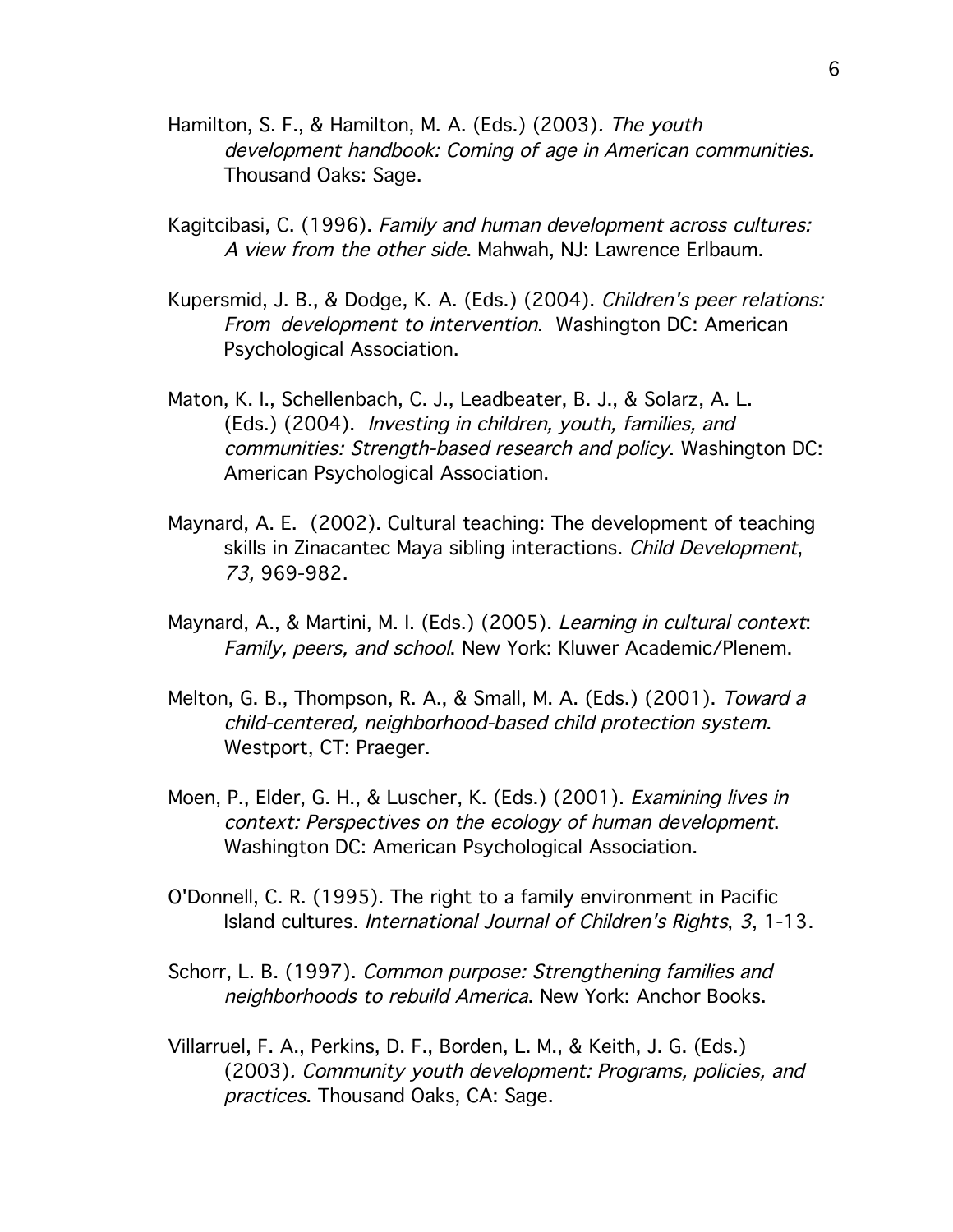- B. Schools
	- Dowrick, P. W., Power, T. J., Manz, P. H., Ginsberg-Block, Leff, S. S., & Kim-Rupnow, S. (2001). Community Responsiveness: Examples from under-resourced urban schools. Journal of Prevention and Intervention in the Community, 21.
	- Durlak, J. A. (1995). School-based prevention programs for children and adolescents. Thousand Oaks, CA: Sage.
	- Tharp, R. G., Lewis, H., Hilberg, R., Bird, C., Epaloose, G., Dalton, S. S., Youpa, D. G., Rivera, H., Riding In-Feathers, M., & Eriacho, W. (1999). Seven more mountains and a map: Overcoming obstacles to reform in Native American schools. Journal of Education For Students Placed At Risk, 4, 5-25.
- C. Crime, Delinquency, and Violence
	- Gullotta, T. P., Adams, G. R. & Montemayor, R. (Eds.) (1998). Delinquent violent youth: Theory and interventions. Thousand Oaks, CA: Sage.
	- Gullotta, T. R., & McElhaney, S. J. (Eds.) (1999). Violence in homes and communities: Prevention, intervention, and treatment. Thousand Oaks, CA.
	- Hampton, R. L. (Ed.) (1999). Family violence: Prevention and treatment, (2nd Ed.). Thousand Oaks, CA: Sage.
	- Hampton, R. L., Jenkins, P., & Gullotta, T. P. (Eds.) (1996). Preventing violence in America. Thousand Oaks, CA: Sage.
	- Howell, J. C. (2003). Preventing & reducing juvenile delinquency: A comprehensive framework. Thousand Oaks, CA: Sage.
	- Huff, C. R. (Ed.) (2002). Gangs in America. Thousand Oaks, CA: Sage.
	- Loeber, R. & Farrington, D. P. (Eds.) (1998). Serious and violent juvenile offenders: Risk factors and successful interventions. Thousand Oaks, CA: Sage.